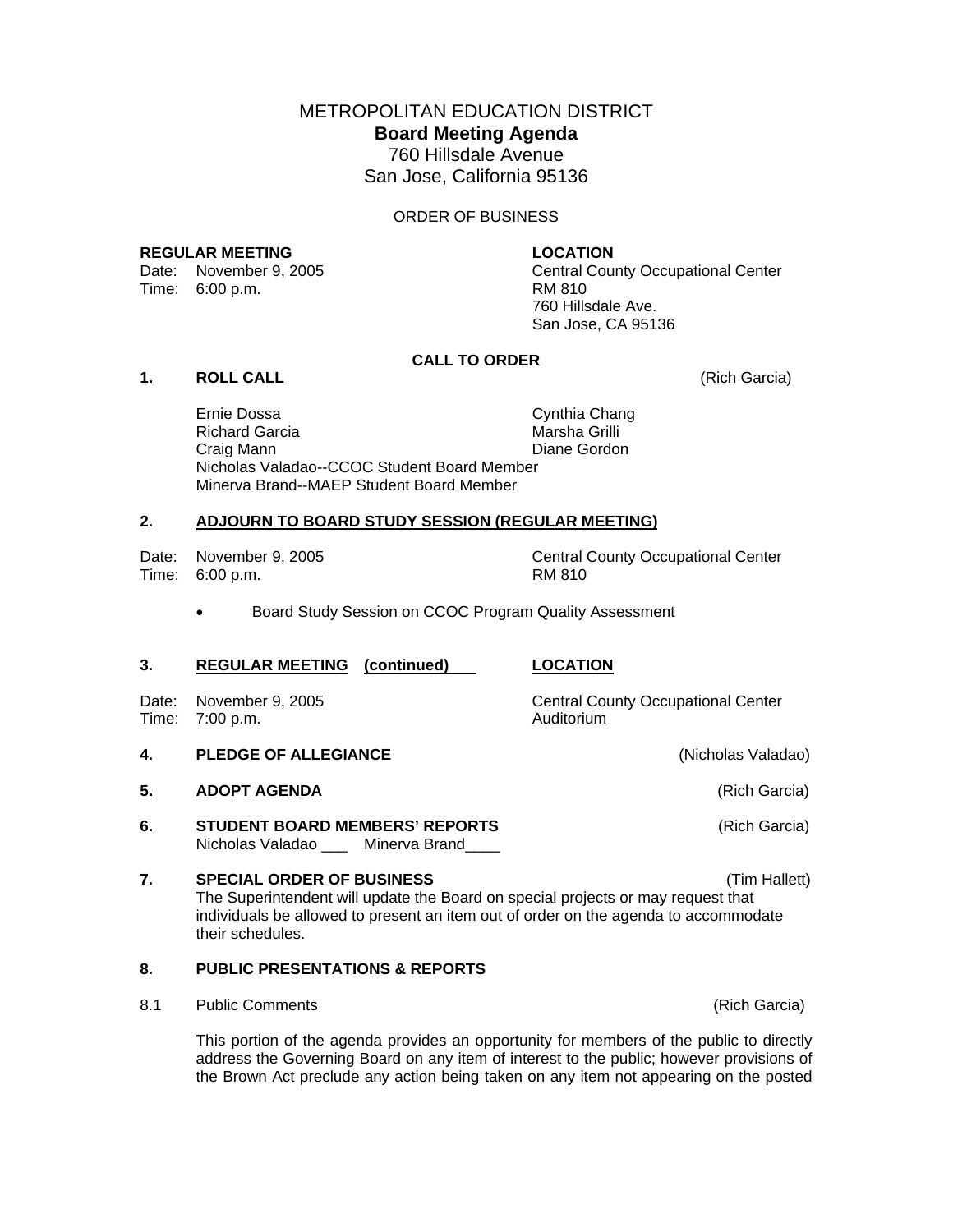agenda for action. Time limits allocated to the public testimony are 2 minutes for individuals and 5 minutes for organizations.

## **9.0 APROVAL OF MINUTES** (Rich Garcia)

9.1 Action Item: Approval of Minutes of Regular Board Meeting, October 12, 2005.

## **10.0 CONSENT CALENDAR**

All matters listed under the Consent Calendar are considered by the Governing Board to be routine and will be enacted in one motion. There will be no discussion of these items prior to the time the Board considers the motion, unless members of the Board or the Superintendent request specific items to be discussed and/or removed from the Consent Calendar.

The Superintendent recommends approval of Consent Calendar items 10.1.1 through 10.3.3

**\* \* \* \* \* \* \* \* \* \* \* \* \* \* \* \* \* \* \* \*** 

# **10.1 BUSINESS AND FINANCIAL FUNCTIONS**

- 10.1.1 Action Item: Approve August Board Warrant Approval List (Paul Hay)
- RECOMMENDATION: That the Governing Board approve the following warrant registers: #92630901-#92630970, dated October 3, 2005; #92632793-#92632859, dated October 6, 2005; #92634829-#92634906, dated October 12, 2005; #92636954-#92637050, dated October 18, 2005; #92638247- #92638293, dated October 20, 2005; #92638720, dated October 21, 2005; #92639593-#92639674, dated October 25, 2005; #92641241- #92641292, dated October 27, 2005.

## **(Budget Source: As indicated on Warrant Registers)**

10.1.2 Action Item: Accept Donations (Paul Hay)

RECOMMENDATION: That the Governing Board accept the donations of computer equipment and two vehicles on behalf of the district.

(Paul Hay)

10.1.3 Action Item: Approve Master Contract with CSS Associates Architects for On-Going Professional Services, Effective 11/9/05

RECOMMENDATION: That the Governing Board approve the "Agreement between Architect and District for Architectural and Project Management Services for Multiple Projects" with an effective date of 11/9/05.

# **10.2 PERSONNEL**

10.2.1 Reclassification of Assistant Principal and Dean Positions (Dan Gilbertson)

RECOMMENDATION: That the Governing Board approve the reclassification of the Assistant Principal and Dean positions, along with the noted changes in the job descriptions, to be effective January 1, 2006.

**(Budget Source: Fund 010 and 110)**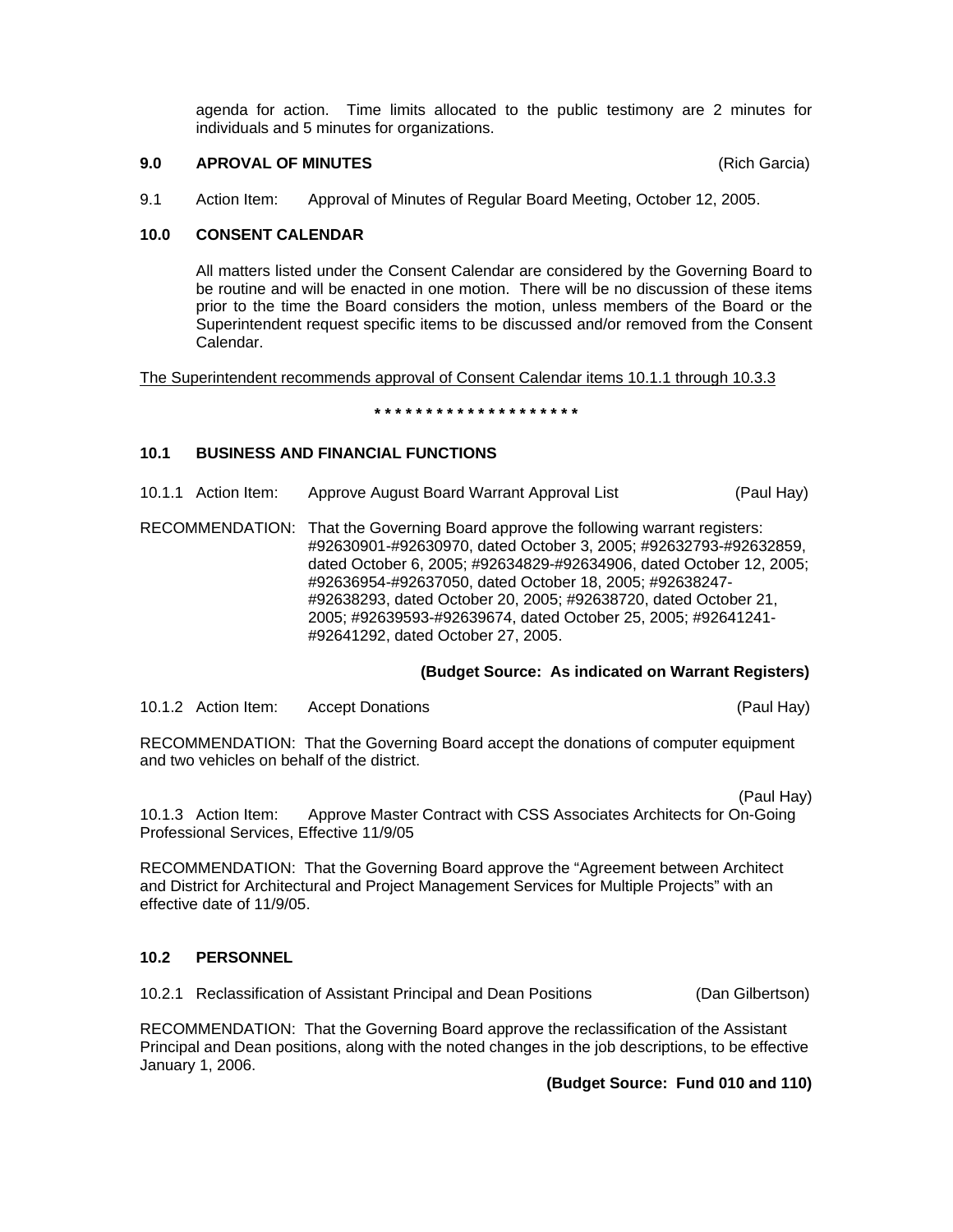10.2.3 Classified Personnel (Dan Gilbertson) RECOMMENDATION: That the Governing Board approve the regular elections, the transfer and the promotion.

RECOMMENDATION: That the Governing Board approve hiring three new hourly certificated

10.2.4 Administrative Personnel (Dan Gilbertson) RECOMMENDATION: That the Governing Board approve the six reclassifications.

**(Budget Source: Fund 010 & 110)** 

# **10.3 INSTRUCTIONAL AND STUDENT FUNCTIONS**

10.3.1 Community Classroom Agreement for Surgical Technology (John Fox)

RECOMMENDATION: That the Governing Board approve the clinical training agreement for the CCOC Surgical Technology program.

10.3.2 CCOC Course Certification (John Fox)

RECOMMENDATION: That the Governing Board approve the ROC/P course outline for Medical Office Careers.

10.3.3 ROP Satellite Course Certification (John Fox)

RECOMMENDATION: That the Governing Board approve the ROP course outlines for Computer Graphics/Web Design, Metal Fabrication, Modern Manufacturing/CAM, and Multimedia Design.

> **\* \* \* \* \* \* \* \* \* \* \* \* \* \* \* \* \* \* \* \* END OF CONSENT ITEMS**

**11.0 INFORMATION ITEMS** 

# **END OF INFORMATION ITEMS**

# **12.0 ACTION ITEMS AND REPORTS**

# **12.1 BOARD AND ADMINISTRATIVE FUNCTIONS**

12.1.1 Revision to Board Bylaw 9100: Annual Board Organization Meeting (Tim Hallett)

RECOMMENDATION: That the Governing Board change its annual organizational meeting from December to January to better facilitate the transition of members appointed to the MetroED Governing Board.

# 10.2.2 Certificated Personnel (Dan Gilbertson)

teachers (AFT) for the 2005-06 school year. **(Budget Source: Fund 110)** 

(**Budget Source: Fund 010 & 110)**